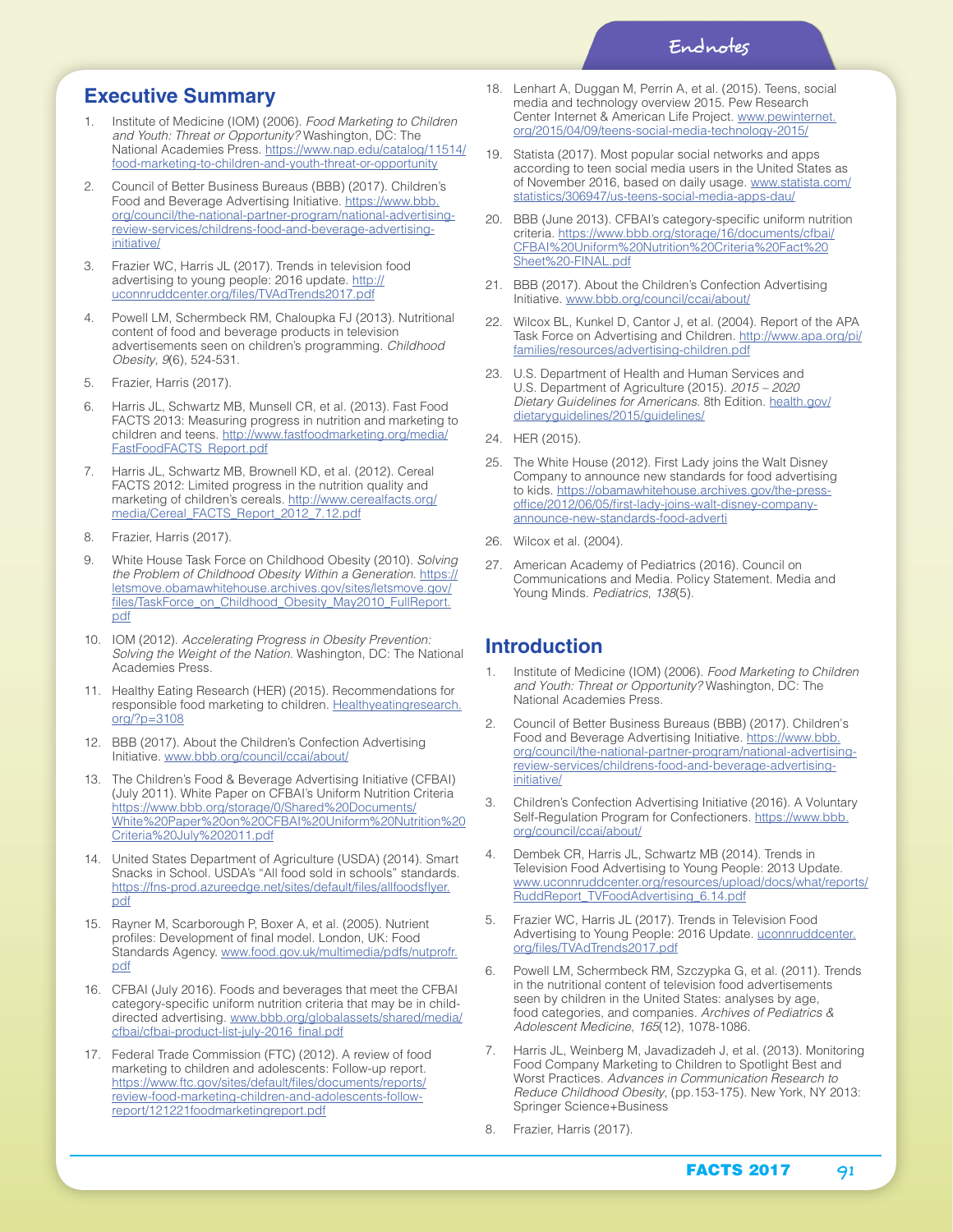- 9. Federal Trade Commission (FTC) (2012). A review of food marketing to children and adolescents: Follow-up report. https://www.ftc.gov/sites/default/files/documents/reports/ review-food-marketing-children-and-adolescents-followreport/121221foodmarketingreport.pdf
- 10. FTC (2012).
- 11. Powell LM, Harris JL, Fox T (2013). Food marketing expenditures aimed at youth: Putting the numbers in context. *American Journal of Preventive Medicine*, *45*(4), 453-461.
- 12. White House Task Force on Childhood Obesity (2010). *Solving the problem of childhood obesity within a generation*. https:// letsmove.obamawhitehouse.archives.gov/sites/letsmove.gov/ files/TaskForce\_on\_Childhood\_Obesity\_May2010\_FullReport. pdf
- 13. IOM (2012). *Accelerating Progress in Obesity Prevention: Solving the Weight of the Nation*. Washington, DC: The National Academies Press.
- 14. Healthy Eating Research (HER) (2015) Recommendations for Responsible Food Marketing to Children. Minneapolis, MN. healthyeatingresearch.org/?p=3108
- 15. White House Task Force (2010).
- 16. IOM (2012), p. 236-237.
- 17. HER (2015), Issue Brief.
- 18. BBB (2010). Children's Food and Beverage Advertising Initiative. Nutrition standards drive product reformulation and innovation. www.bbb.org/us/storage/0/Shared%20Documents/ BBB%20CFBAI%20Reformulations%20Fact%20Sheet.pdf
- 19. Powell LM, Schermbeck R M, & Chaloupka FJ (2013). Nutritional content of food and beverage products in television advertisements seen on children's programming. *Childhood Obesity*. *9*(6): 524-531.
- 20. Kunkel D, McKinley C, & Wright P (2009). *The impact of industry self-regulation on the nutritional quality of foods advertised on television to children*. Children Now. citeseerx.ist. psu.edu/viewdoc/download?doi=10.1.1.665.9456&rep=rep1&ty pe=pdf
- 21. Children's Food and Beverage Advertising Initiative (CFBAI) (2011). Category-specific uniform nutrition criteria. www.bbb. org/us/storage/16/documents/cfbai/CFBAI-Category-Specific-Uniform-Nutrition-Criteria.pdf
- 22. Center for Science in the Public Interest (2016). Milkshakes, sugary cereals, candy: What Nickelodeon is peddling to kids. cspinet.org/sites/default/files/attachment/Nickelodeon%20brief. pdf
- 23. CFBAI (2017). Foods and Beverages that Meet the CFBAI Category-Specific Nutrition Criteria that May Be in Child-Directed Advertising. www.bbb.org/globalassets/shared/media/ cfbai/cfbai-product-list-jul-2017\_final.pdf
- 24. Harris JL, Schwartz MB, Munsell CR, et al. (2013). Fast Food FACTS 2013: Measuring Progress in Nutrition and Marketing to Children and Teens. www.fastfoodmarketing.org/media/ FastFoodFACTS\_Report.pdf
- 25. Rudd Center for Food Policy and Obesity (2014). Food Marketing FACTS in Focus: Kraft Lunchables. www. uconnruddcenter.org/files/Pdfs/RuddReport\_Lunchables\_4\_14. pdf
- 26. IOM (2012).
- 27. HER (2015).
- 28. Harris JL, Heard A, Schwartz MB (2014). Older but still vulnerable: All children need protection from unhealthy food marketing. www.uconnruddcenter.org/files/Pdfs/Protecting\_ Older\_Children\_3\_14.pdf
- 29. Dembek CR, Harris JL, & Schwartz MB (2014). Trends in Television Food Advertising to Young People: 2013 Update. www.uconnruddcenter.org/resources/upload/docs/what/reports/ RuddReport\_TVFoodAdvertising\_6.14.pdf
- 30. BBB (2016). The Children's Food & Beverage Advertising Initiative in action. A report on compliance and progress during 2015. www.bbb.org/globalassets/shared/media/cfbai/cfbaiannualreport-2016-final-12-9.pdf
- 31. IOM (2006).
- 32. Wilcox B.L, Kunkel D, Cantor J, et al. (2004). Report of the APA task force on advertising and children. www.apa.org/pi/families/ resources/advertising-children.pdf
- 33. Harris JL, Graff SK (2012). Protecting young people from junk food advertising: Implications of psychological research for first amendment law. *American Journal of Public Health, 102*(2), 214-222.
- 34. Pomeranz J.L (2010). Television food marketing to children revisited: The Federal Trade Commission has the constitutional and statutory authority to regulate. *Journal of Law, Medicine and Ethics*, Spring; *38*(1), 98-116.
- 35. Powell, Schermbeck, & Chaloupka (2013).
- 36. Dembek CR, Harris JL, & Schwartz MB (2013). Where children and adolescents view food and beverage ads on TV: Exposure by channel and program. www.uconnruddcenter.org/files/Pdfs/ Rudd\_Report\_TV\_Ad\_Exposure\_Channel\_Program\_2013.pdf
- 37. HER (2015).
- 38. IOM (2012).
- 39. White House Task Force (2010).
- 40. American Marketing Association (2017). Dictionary. www.ama. org/resources/Pages/Dictionary.aspx?dLetter=A
- 41. CBBB (2015). Children's Food and Beverage Advertising Initiative. Program and Core Principles at a Glance. www. bbb.org/globalassets/shared/media/cfbai/program-and-coreprinciples-2015.pdf
- 42. Powell, Schermbeck, Chaloupka (2013).
- 43. Harris JL, Sarda V, Schwartz MB, et al. (2013). Redefining "child-directed advertising" to reduce unhealthy television food advertising. *American Journal of Preventive Medicine, 44*(4), 358-364.
- 44. Dembek, Harris, Schwartz (2013).
- 45. Harris, Weinberg, Javadizadeh, et al. (2013).
- 46. Grube JW, Wallack L (1994). Television beer advertising and drinking knowledge, beliefs, and intentions among schoolchildren. *American Journal of Public Health, 84*(2), 254- 259.
- 47. Aitken PP, Eadie DR, Leathar DS, et al. (1988). Television advertisements for alcoholic drinks do reinforce under-age drinking. *Addiction, 83*(12), 1399-1419.
- 48. DiFranza JR, Tye JB. (1990) Who profits from tobacco sales to children? *JAMA*, May 23-30; *263*(20), 2784–2787.
- 49. Perry CL. (1990) The tobacco industry and underage youth smoking: Tobacco industry documents from the Minnesota litigation. *Archives of Pediatric and Adolescent Medicine, 153*(9), 935–941.
- 50. HER (2015).
- 51. HER (2015).
- 52. Powell LM, Harris JL, Fox T (2013).
- 53. Kunkel, McKinley, Wright (2009).
- 54. Powell, Schermbeck, Szczpka, et al. (2011).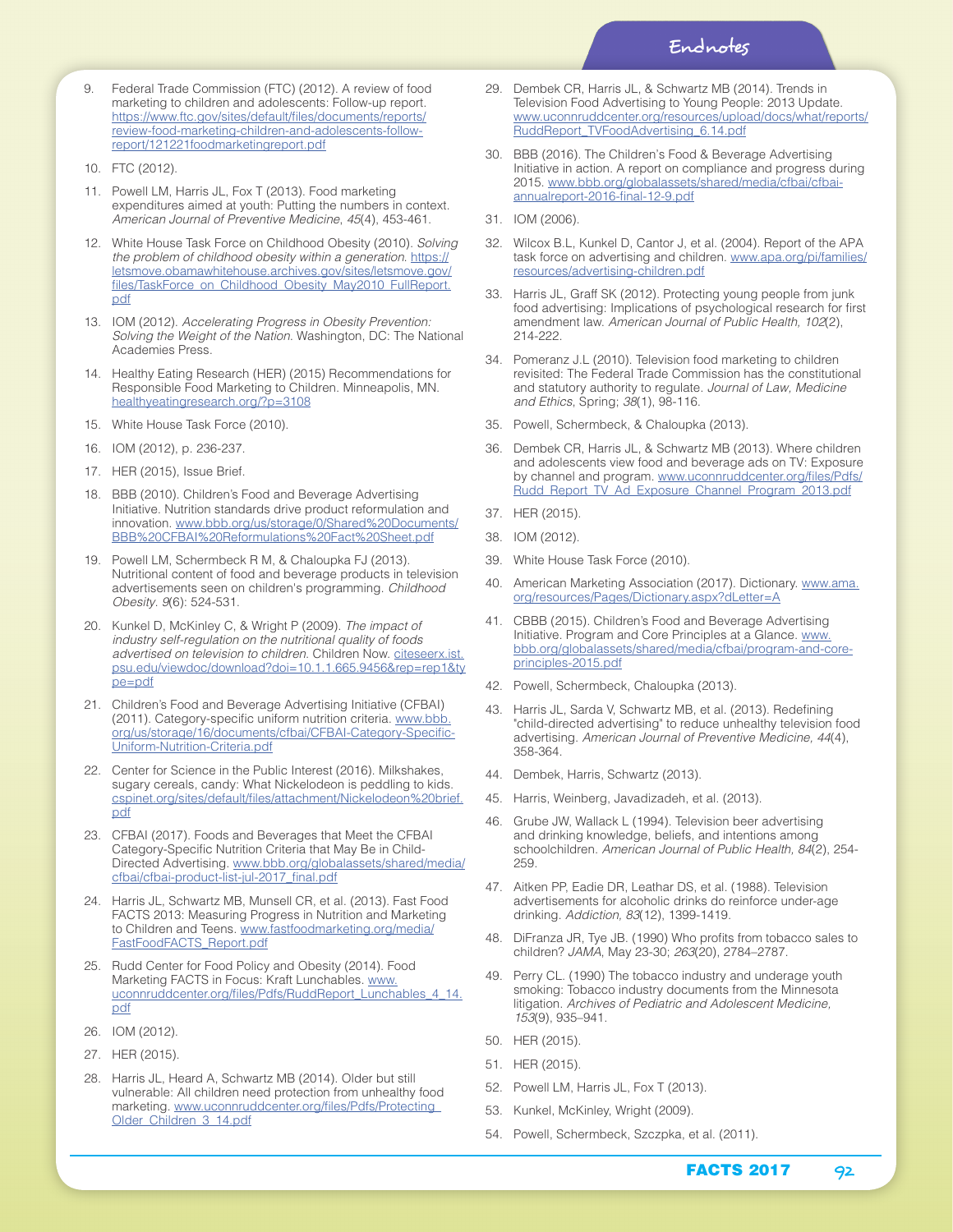- 55. IOM (2012).
- 56. White House Task Force (2010).
- 57. CFBAI (July 2011). White Paper on CFBAI's Uniform Nutrition Criteria. https://www.bbb.org/storage/0/Shared%20Documents/ White%20Paper%20on%20CFBAI%20Uniform%20Nutrition%20 Criteria%20July%202011.pdf
- 58. United States Department of Agriculture (2014). Smart Snacks in School. USDA's "All food sold in schools" standards. https:// fns-prod.azureedge.net/sites/default/files/allfoodsflyer.pdf
- 59. Rayner M, Scarborough P, Boxer A, & Stockley L (2005). Nutrient profiles: Development of final model. London, UK: Food Standards Agency. http://www.food.gov.uk/multimedia/ pdfs/nutprofr.pdf

### **Overview of food advertising to children: 2007 to 2016**

- 1. TV advertisements viewed does not include advertising on Spot TV, as Nielsen does not provide all age breaks for Spot TV. However, in total, spot TV contributed only 108 food-related ads viewed by children ages 2-11 in 2016.
- 2. Nielsen TV viewing time is a calculated average of the time spent watching TV by a nationally representative demographic of Nielsen panelists during a specific time period (e.g. annually). This number includes TV programming originating on broadcast, cable or syndicated networks.
- American Academy of Pediatrics (AAP) (October 21, 2016). American Academy of Pediatrics Announces New Recommendations for Children's Media Use. www.aap.org/enus/about-the-aap/aap-press-room/pages/american-academyof-pediatrics-announces-new-recommendations-for-childrensmedia-use.aspx
- 4. Fleming Milici F, Harris JL (2016). Television food advertising viewed by preschoolers, children and adolescents: contributors to differences in exposure for black and white youth in the United States. *Pediatric Obesity*, epub ahead of print.
- 5. In 2016, preschoolers spent approximately twice as much time viewing noncommercial programming on Disney Channel and PBS than did children and young teens.
- 6. Includes the following program types as defined by Nielsen: child day animation, child day-live, child evening, child multiweekly, and child news.
- 7. Enright M Oberdorff B (2016). The Children's Food & Beverage Advertising Initiative in Action: A report on compliance and progress during 2015. www.bbb.org/globalassets/shared/ media/cfbai/cfbai-annualreport-2016-final-12-9.pdf
- 8. *Ibid*.
- 9. CFBAI (July 2016). Children's Food & Beverage Advertising Initiative foods and beverages that meet the CFBAI categoryspecific uniform nutrition criteria that may be in child-directed advertising (July 2016). www.bbb.org/globalassets/shared/ media/cfbai/cfbai-product-list-july-2016\_final.pdf
- 10. *Ibid*.
- 11. Lenhart A, Duggan M, Perrin A, et al. (2015). Teens, social media and technology overview 2015. Pew Research Center Internet & American Life Project. www.pewinternet. org/2015/04/09/teens-social-mediatechnology-2015/
- 12. Chamberlain L (2017, May 2). GeoMarketing. The tipping point: Teens spend more time on mobile than desktop. www. geomarketing.com/the-tipping-point-teens-spend-more-timeon-mobile-than-desktop
- 13. Statista (2017). Most popular social networks and apps according to teen social media users in the United States as of November 2016, based on daily usage. www.statista.com/ statistics/306947/us-teens-social-media-apps-dau/
- 14. Socintel360 (April 2, 2014). Food & beverage brands are increasing budget allocation towards social media based mobile marketing. http://www.socintel360.com/food-ampbeverage-brands-are-increasing-budget-allocation-towardssocial-media-based-mobile-marketing/6/
- 15. Harris JL, Schwartz MB, LoDolce M, et al. (2014). Sugary drink FACTS 2014: Some progress but much room for improvement in marketing to youth. http://www.sugarydrinkfacts.org/
- 16. Harris JL, Schwartz MB, Munsell CR, et al. (2013). Fast Food FACTS 2013: Measuring Progress in Nutrition and Marketing to Children and Teens. www.fastfoodmarketing.org/media/ FastFoodFACTS\_Report.pdf
- 17. Harris, JL, Schwartz, MB, Shehan, C, et al. (2015). Snack FACTS 2015: Evaluating Snack Food Nutrition and Marketing to Youth. www.uconnruddcenter.org/snackfacts
- 18. Statista (2017). Reach of leading social media and networking sites used by teenagers and young adults in the United States as of February 2017. www.statista.com/statistics/199242/socialmedia-and-networking-sites-used-by-us-teenagers/
- 19. According to comScore's definition of kids' websites as those with 70% or more of content related to kids.
- 20. As defined by comScore.
- 21. comScore provides data for websites visited by at least 31 panel members per age group in a given quarter.
- 22. Syndicated data to measure exposure to digital marketing (such as through comScore) are not available for visits to the internet on mobile devices for youth under age 18, where most youth access their social media accounts.

## **Advertising by CFBAI companies**

- 1. Children's Food and Beverage Advertising Initiative (CFBAI) (2016). Food companies remain committed to advertising healthier food to children. https://www.bbb.org/council/ news-events/news-releases/2016/12/food-companies-remaincommitted-to-advertising-healthier-foods-to-children/
- 2. CFBAI (July 2016). Foods and beverages that meet the CFBAI specific uniform nutrition criteria that may be in child directed advertising. www.bbb.org/globalassets/shared/media/cfbai/ cfbai-product-list-july-2016\_final.pdf
- 3. CFBAI (2017). About the Initiative. https://www.bbb.org/council/ the-national-partner-program/national-advertising-reviewservices/childrens-food-and-beverage-advertising-initiative/ about-the-initiative/
- 4. Dembek CR, Harris JL, Schwartz MB (2013). Where children and adolescents view food and beverage ads on TV: Exposure by channel and program. http://www.uconnruddcenter.org/ resources/upload/docs/what/reports/Rudd\_Report\_TV\_Ad\_ Exposure\_Channel\_Program\_2013.pdf
- 5. Harris JL, Sarda V, Schwartz MB, et al. (2013). Redefining "child-directed advertising" to reduce unhealthy television food advertising. *American Journal of Preventive Medicine*, *44*(4), 358-364.
- 6. CFBAI (July 2016).
- 7. comScore provides data for websites visited by at least 31 panel members in a given quarter.
- 8. The CFBAI 35% child audience definition of child-directed applies to children ages 2 to 11, but comScore reports children as ages 2 to 12.

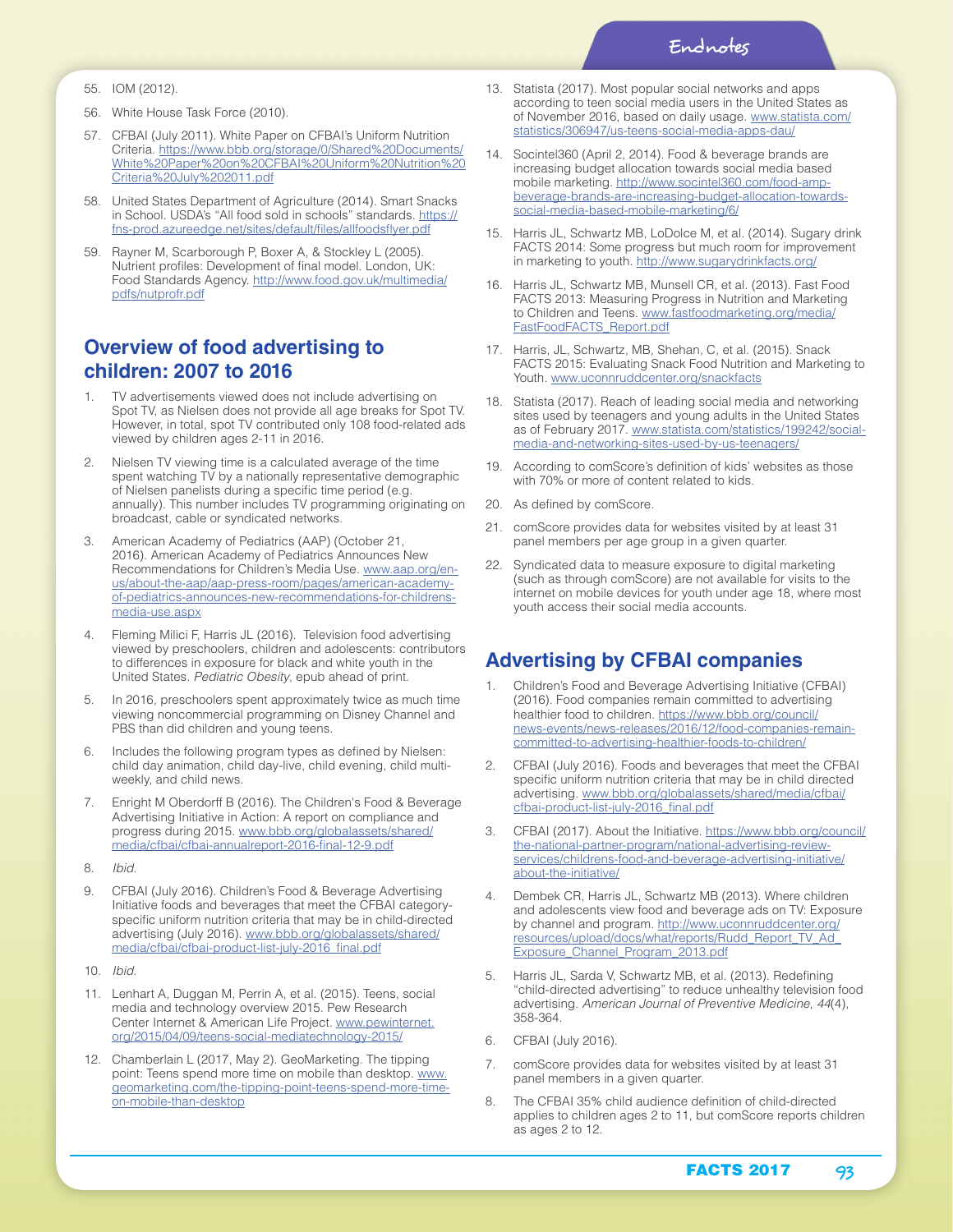- 9. Harris JL, Weinberg M, Javadizadeh J, et al. (2013) Monitoring Food Company Marketing to Children to Spotlight Best and Worst Practices. *Advances in Communication Research to Reduce Childhood Obesity*, (pp.153-175). New York, NY 2013: Springer Science+Business
- 10. *Ibid*.
- 11. *Ibid*.
- 12. Statista (2017). Most popular social networks and apps according to teen social media users in the United States as of November 2016, based on daily usage. https://www.statista. com/statistics/306947/us-teens-social-media-apps-dau/
- 13. Blumenstein H, O'Neil-Hart C (Dec 2015). How YouTube Extends the Reach and Engagement of Your Video Advertising. Think with Google. https://www.thinkwithgoogle.com/marketingresources/how-youtube-extends-reach-engagement-of-videoadvertising/

# **Special issues in industry self-regulation**

- 1. Children's Food & Beverage Advertising Initiative (CFBAI) (January 2017). Foods and beverages that meet the CFBAI category specific uniform nutrition criteria that may be in child directed advertising. https://www.bbb.org/globalassets/shared/ media/cfbai/cfbai-product-list-jan-2017\_final.pdf
- 2. Harris JL, Schwartz MB, Munsell CR, et al. (2013). Fast Food FACTS: Measuring Progress in Nutrition and Marketing to Children and Teens. Fastfoodmarketing.org
- 3. CFBAI (January 2017).
- 4. The Children's Food & Beverage Advertising Initiative (CFBAI) (July 2011). White Paper on CFBAI's Uniform Nutrition Criteria https://www.bbb.org/storage/0/Shared%20Documents/ White%20Paper%20on%20CFBAI%20Uniform%20Nutrition%20 Criteria%20July%202011.pdf
- 5. United States Department of Agriculture (USDA) (2014). Smart Snacks in School. USDA's "All food sold in schools" standards. https://fns-prod.azureedge.net/sites/default/files/allfoodsflyer. pdf
- 6. Rayner M, Scarborough P, Boxer A, et al. (2005). Nutrient profiles: Development of final model. London, UK: Food Standards Agency. www.food.gov.uk/multimedia/pdfs/nutprofr. pdf
- OFCOM (2007). TV advertising of food and drink products to children. Final statement. stakeholders.ofcom.org.uk/binaries/ consultations/foodads\_new/statement/statement.pdf
- 8. Popsicle ingredients include primarily frozen water, as well as sweeteners, some thickeners, and flavorings, therefore we classified them as drinks. A healthy NPI score for drinks is ≥70.
- Healthy Eating Research (2015). Recommendations for Responsible Food Marketing to Children. Minneapolis, MN. http://healthyeatingresearch.org/wp-content/uploads/2015/01/ HER\_Food-Marketing-Recomm\_1-2015.pdf
- 10. CFBAI (December 2016). The Children's Food & Beverage Advertising Initiative in Action. A Report on Compliance and Progress During 2015. www.bbb.org/globalassets/shared/ media/cfbai/cfbai-annualreport-2016-final-12-9.pdf
- 11. Harris JL, Heard A, Schwartz MB (2014). Older but still vulnerable: All children need protection form unhealthy food marketing. www.uconnruddcenter.org/files/Pdfs/Protecting\_ Older\_Children\_3\_14.pdf
- 12. CFBAI (2014). What "Child-Directed Advertising" Means Under CFBAI https://www.bbb.org/globalassets/local-bbbs/ council-113/media/cfbai/audience-definitions-aug-2014.pdf
- 13. Viacom (2017). Nickjr. Curriculum-driven entertainment for preschoolers. www.viacom.com/brands/pages/nickjr.aspx
- 14. Children's Network, LLC (2017). About Sprout http://www. sproutonline.com/about
- 15. Dembek CR, Harris JL, Schwartz MB (2013). Where children and adolescents view food and beverage advertising on TV: Exposure by channel and program. www.uconnruddcenter. org/files/Pdfs/Rudd\_Report\_TV\_Ad\_Exposure\_Channel\_ Program\_2013.pdf
- 16. Better Business Bureau (BBB) (2017). About the Children's Confection Advertising Initiative. https://www.bbb.org/council/ ccai/about/

# **Advertising by non-participating companies**

- 1. Children (ages 6-11) viewed 26% fewer hours-per-day of TV than adults (18-49 years) viewed in 2016, so a targeted ratio of TV ads viewed by children versus adults higher than .74 indicates that the brand is child-targeted.
- 2. Given ratios of time spent watching TV compared with adults (ages 18-49) of .94 for preschoolers (ages 2-5) and .74 for children (ages 6-11).

### **Conclusions**

- 1. Institute of Medicine (IOM) (2012). *Accelerating Progress in Obesity Prevention: Solving the Weight of the Nation*. Washington, DC: The National Academies Press.
- 2. White House Task Force on Childhood Obesity (2010). *Solving the Problem of Childhood Obesity Within a Generation*. letsmove.obamawhitehouse.archives.gov/sites/letsmove.gov/ files/TFCO\_Table\_of\_Contents.pdf
- 3. Healthy Eating Research (HER) (2015). Recommendations for responsible food marketing to children. Healthyeatingresearch. org/?p=3108
- 4. U.S. Department of Health and Human Services and U.S. Department of Agriculture (2015). *2015 – 2020 Dietary Guidelines for Americans*. 8th Edition. health.gov/ dietaryguidelines/2015/guidelines/
- 5. Lenhart A, Duggan M, Perrin A, et al. (2015). Teens, social media and technology overview 2015. Pew Research Center Internet & American Life Project. www.pewinternet. org/2015/04/09/teens-social-media-technology-2015/
- 6. Statista (2017). Most popular social networks and apps according to teen social media users in the United States as for November 2016, based on daily usage. www.statista.com/ statistics/306947/us-teens-social-media-apps-dau/
- 7. Children's Food & Beverage Advertising Initiative (CFBAI) (2014). What "Child-Directed Advertising" Means Under CFBAI www.bbb.org/globalassets/local-bbbs/council-113/media/cfbai/ audience-definitions-aug-2014.pdf
- 8. Fleming Milici F, Harris JL. (2016). Television food advertising viewed by preschoolers, children and adolescents: contributors to differences in exposure for black and white youth in the United States. *Pediatric Obesity*. epub ahead of print
- 9. Harris JL, Shehan C, Gross R, et al. (2015). Food advertising targeted to Hispanic and Black youth: Contributing to health disparities. www.uconnruddcenter.org/files/ Pdfs/272-7%20%20Rudd\_Targeted%20Marketing%20Report\_ Release\_081115%5B1%5D.pdf
- 10. White House Task Force (2010).
- 11. U.S. Department of Health and Human Services and U.S. Department of Agriculture (2015).
- 12. HER (2015).